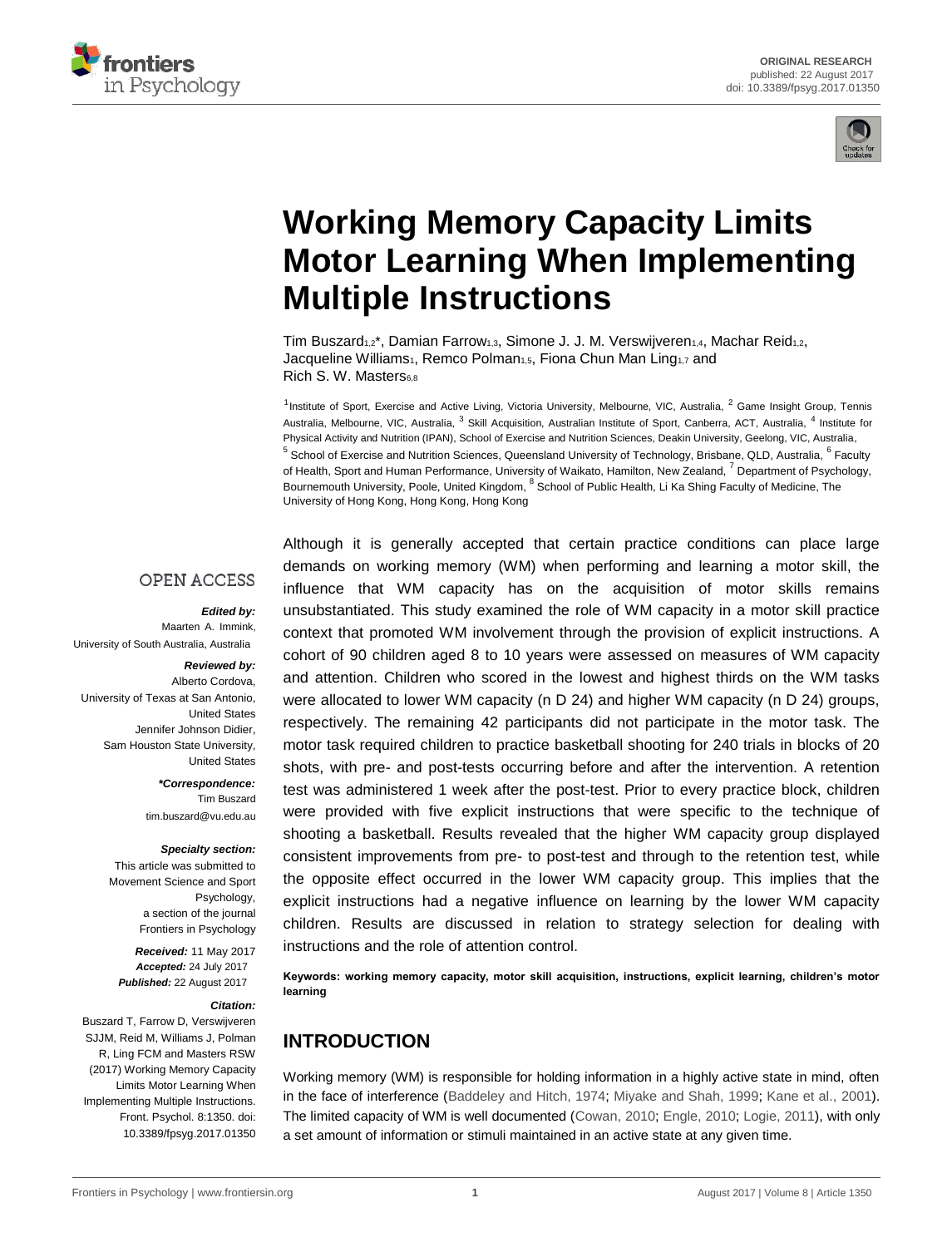The importance of WM capacity to human cognition is exemplified by its remarkable predictive power on complex cognitive skills, such as reading comprehension (e.g., [Daneman](#page-10-0) [and Carpenter, 1980\)](#page-10-0), problem solving (e.g., [Seyler](#page-11-0)  [et al., 2003\)](#page-11-0) and general intelligence (e.g.[, Engle et al., 1999\)](#page-10-0).

Working memory is not restricted to cognitive tasks, however, as practicing and learning motor skills can also demand WM involvement – whether it is the conscious correction of movement errors in an attempt to develop strategies about how to perform a skill [\(Maxwell et al., 2003\)](#page-11-0), the sequencing of movements such as a dance routine [\(Cortese and Rossi-Arnaud, 2010\)](#page-10-0), or the implementation of coaching instructions [\(Liao and Masters,](#page-10-0)  [2001\)](#page-10-0). In each of these scenarios, WM is required to hold the relevant information (i.e., previous errors, the order of a movement sequence, or the instructions) whilst simultaneously performing the skill. Evidence that WM is involved when performing movements can also be derived from studies examining children's ability to carry out instructions. When multiple instructions were provided, the ability to enact the instructions was positively associated with WM capacity [\(Engle](#page-10-0) [et](#page-10-0)  [al., 1991;](#page-10-0) [Gathercole et al., 2008;](#page-10-0) [Jaroslawska et al., 2016;](#page-10-0) [Waterman et al., 2017\)](#page-11-0). The belief is that environments that place high demands on WM will manifest in superior learning for individuals with a larger WM capacity (for similar arguments, see [Steenbergen et al., 2010;](#page-11-0) [Capio et al., 2012;](#page-10-0) [van Abswoude et](#page-11-0)  [al.,](#page-11-0) [2015\)](#page-11-0). However, this is yet to be substantiated with regards to motor learning. Accordingly, examining the effect of practice that places high demands on WM was the primary aim of the current study

The results of studies in children and older adults – two populations that typically possess lower WM capacity compared to the average young adult – offer indirect support for the assertion that WM capacity acts as a constraint on motor learning when the practice conditions places high demands on WM. For both groups, motor performance improved significantly more when practice was purported to minimize WM involvement via the reduction of errors during early practice, as opposed to when errors were frequent [\(Chauvel et al., 2012; Capio](#page-10-0) [et al., 2013a,b;](#page-10-0) [Maxwell et al., 2017\)](#page-11-0). However, these studies focused on motor skill performance/learning without measuring the WM capacity of participants. Hence, the results only offer speculative support for the link between WM capacity and motor learning. Stronger evidence for this relationship was offered by a study examining the learning of a finger-tapping motor sequence [\(Bo and Seidler,](#page-10-0) [2009\)](#page-10-0). For this task, adult participants were explicitly aware of the sequence being acquired, which presumably taxed WM resources. Notably, positive associations between WM capacity and the rate of learning were reported, illuminating the benefits of higher WM capacity under conditions demanding WM. However, given that [Bo and Seidler \(2009\)](#page-10-0) assessed adult participants, it is unclear whether these results can be extrapolated to children. Moreover, [Bo and Seidler](#page-10-0) [\(2009\) e](#page-10-0)xamined motor learning in a simple sequencing task as opposed to a gross motor skill in a real-world setting. Hence, further evidence of the relationship between WM capacity and motor learning is required in more ecologically valid environments.

Assessing the demands placed on WM during motor skill practice has typically been assessed via two methods. The most common approach has involved asking participants, following a period of practice, to execute the motor skill while concurrently performing a cognitively demanding secondary task (e.g., [Liao](#page-10-0) [and Masters, 2001;](#page-10-0) [Maxwell et al., 2003\)](#page-11-0). The secondary task is thought to demand WM; hence, if motor skill performance declines when performing the secondary task, the learner is assumed to have become reliant on using WM to execute the motor skill. Thus, the preceding practice is thought to have emphasized use of WM when performing the motor skill. Displaying poor ability to execute a motor skill whilst concurrently performing a secondary task is consistently found following engagement in practice that features frequent errors [\(Maxwell et](#page-11-0)  [al., 2001; Poolton et al., 2005;](#page-11-0) [Chauvel et al., 2012; Capio et al.,](#page-10-0)  [2013a,b\)](#page-10-0) or the provision of multiple explicit instructions [\(Liao](#page-10-0)  [and Masters, 2001;](#page-10-0) [Poolton et al., 2006a; Masters et al., 2008;](#page-11-0) [Lam et al., 2009\)](#page-10-0). It is therefore assumed that these practice conditions place high demands on WM. However, this approach only provides an indirect assessment of the demands on WM during practice. An alternative method is to measure participants' reaction time to an external probe (e.g., a loud beep) when performing the motor skill. When WM is engaged in a task, reaction times to an external probe are elongated [\(Koehn et al.,](#page-10-0)  [2008;](#page-10-0) [Lam et al., 2010a,b\)](#page-10-0). This was demonstrated in a basketball task, during which participants' reaction times were longer during practice that featured frequent errors [\(Lam et al.,](#page-10-0)  [2010b\)](#page-10-0). It was suggested that participants were using their WM to test hypotheses in an attempt to solve performance of the skill. Measuring reaction times to an external probe therefore provides an indication of the demands placed on WM during practice.

In the current study, we aimed to identify whether WM capacity influenced children's learning of a gross motor skill (basketball shooting) under practice conditions that emphasized WM involvement via the repeated provision of explicit technical instructions about the skill. At the core of our hypotheses was the expectation that children with lower WM capacity would have more difficulty maintaining the instructions in the foci of attention and this would consequently restrict the ability to implement the instructions. We therefore predicted that the children with lower WM capacity would display inferior motor performance to their peers with higher WM capacity following provision of the instructions. Specifically, we hypothesized that children with lower WM capacity, when compared to their peers with higher WM capacity, would display: (a) poorer compliance with the instructions over a period of practice; (b) a reduced ability to verbally recall the instructions when prompted; and (c) smaller improvements in motor performance following practice. Moreover, we expected these differences to become apparent from the beginning of the intervention when the instructions were first provided. This was based on the assertion that the provision of explicit technical instructions would have an immediate positive impact on performance (e.g., [Lam et al.,](#page-10-0) [2009\)](#page-10-0). In line with previous studies, we also hypothesized that all children, irrespective of WM capacity, would display poorer performance when required to concurrently perform a cognitive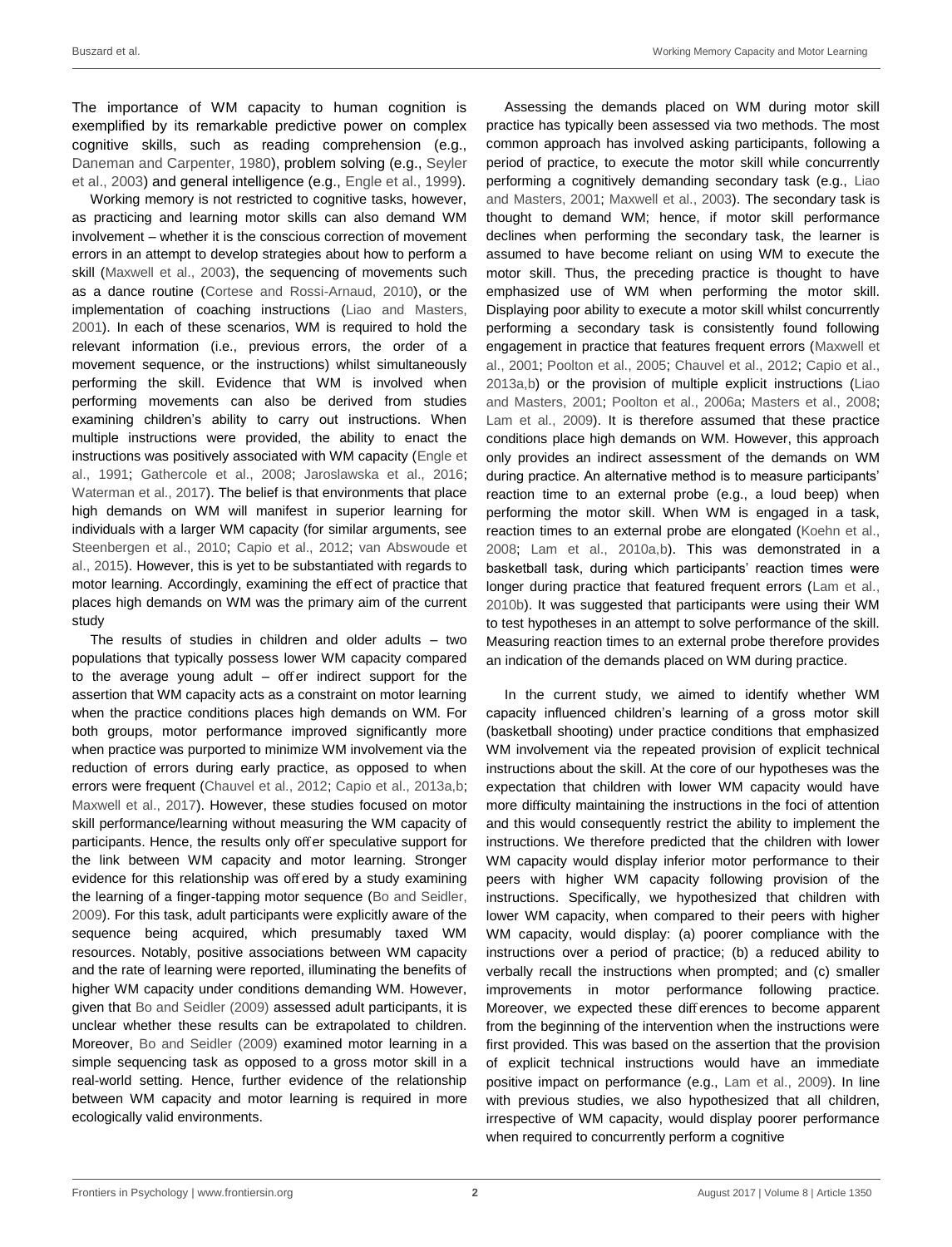<span id="page-2-0"></span>secondary task during post-testing, as all children were expected to become reliant on using the instructions to perform the skill more successfully. Finally, we expected reaction times to an external probe (also referred to as probe reaction times) to be elongated following exposure to the instructions.

# **MATERIALS AND METHODS**

### **Participants**

One-hundred and eleven children (60 boys, 51 girls) from grades three and four in primary school volunteered to participate in the study. Children provided informed assent to participate, whilst parents/guardians provided informed consent. The Human Research Ethics Committee of Victoria University (Melbourne) approved the study. Twenty-one children were excluded from the study because they: (a) had played or were playing organized basketball at the time of the study (*n* D 18), (b) did not speak English (*n* D 1), (c) declined to participate in the working memory assessment (*n* D 1), or was absent from school during testing days (*n* D 1). The mean age of the remaining sample (*n* D 90) was 9 years and 6 months (*SD* D 6 months; minimum D 8 years 0 months; maximum D 10 years 7 months). Only children who fell into the lowest (low WM capacity) and highest (high WM capacity) thirds on the composite score of verbal WM capacity (see Cognitive Assessments) were required to participate in the motor learning task (see **[Table 1](#page-2-0)** for participant details). Extreme group design experiments are commonplace in working memory capacity research (e.g., [Kane](#page-10-0) [et al., 2001\)](#page-10-0) and are effective for increasing statistical power.

### **Cognitive Assessments**

All children were assessed on four measures of WM and two measures of attention. Each child was assessed individually in quiet areas of the schools by the same experimenter (SV), with each session lasting approximately 60 min. The WM measures were extracted from the Automated Working Memory Assessment [\(Alloway, 2007\)](#page-10-0), while the attention measures were taken from the Test of Everyday Attention for Children [\(Manly et](#page-11-0)  [al., 2001\)](#page-11-0). Variables in addition to verbal WM capacity

were measured in an attempt to provide a more comprehensive understanding of the cohort of participants.

#### Verbal WM Capacity

The Listening Recall Task and the Counting Recall Task were used to assess verbal WM capacity. For the Listening Recall Task, children were presented with spoken sentences and were required to say whether the sentences were "true" or "false" and then recall the final word of the sentence (e.g., 'dogs have four legs'; the answer is true and legs). If children responded correctly on sufficient trials (4 out of 6), the number of sentences increased. For the Counting Recall Task, children were presented with sets of shapes and were required to count aloud the number of red circles that appeared on the screen (the number of red circles varied between 4 and 7). Afterward, children had to recall the number of red circles in each set of shapes in the correct sequence (e.g., 6-4-7). Task difficulty increased when children responded correctly on sufficient trials (4 out of 6), and this was achieved by adding one more set of shapes. The raw scores on each task were recorded with possible scores ranging from 0 to 40. From these two tasks, a composite score of verbal WM capacity was calculated. This was achieved by z-transforming the raw scores in each task and then computing the average of the two z scores. Z transformation is a common approach to calculate a composite WM score when multiple WM tasks are used (e.g.[, Unsworth et al.,](#page-11-0) [2012\)](#page-11-0).

Verbal WM capacity was selected as the variable to divide children into higher and lower WM capacity groups. This was because the verbal system within WM, as opposed to the visuo-spatial system, has been associated with the ability to follow instructions [\(Jaroslawska et al., 2016\)](#page-10-0). Likewise, positive correlations have also been revealed between verbal WM capacity and neural activity in a region of the brain associated with explicit motor learning [\(Buszard et al., 2016\)](#page-10-0).

#### Visuo-Spatial WM Capacity

The Spatial Recall Task and the Odd One Out Task were administered as measures of visuo-spatial WM capacity. In the Spatial Recall Task, children viewed two shapes; the shape on

|  | <b>TABLE 1</b>   Difference between the two experimental groups (mean standard deviation) |  |  |  |  |  |
|--|-------------------------------------------------------------------------------------------|--|--|--|--|--|
|--|-------------------------------------------------------------------------------------------|--|--|--|--|--|

|                  |                         | Lower WM capacity | <b>Higher WM capacity</b> | t-value                  | p-value |
|------------------|-------------------------|-------------------|---------------------------|--------------------------|---------|
|                  | N                       | 24                | 24                        | $\overline{\phantom{0}}$ |         |
|                  | Gender breakdown        | 15 boys, 9 girls  | 14 boys, 10 girls         |                          |         |
|                  | Age                     | $9.7\quad0.5$     | 9.30.7                    | 2.4                      | 0.02    |
| Verbal WM        | <b>Listening Recall</b> | 8.8 2.5           | 14.4 3.2                  | 6.8                      | < 0.001 |
|                  | <b>Counting Recall</b>  | 13.0 1.9          | 23.2 2.4                  | 16.2                     | < 0.001 |
|                  | <b>Composite Score</b>  | $-1.0$ 0.5        | 1.00.5                    | 13.7                     | < 0.001 |
| Visuo-spatial WM | <b>Spatial Recall</b>   | $13.1$ 4.1        | 21.5 5.9                  | 5.7                      | < 0.001 |
|                  | Odd One Out             | 16.3 3.9          | 24.04.2                   | 6.6                      | < 0.001 |
|                  | <b>Composite Score</b>  | $-0.8$ 0.6        | 0.70.8                    | 7.3                      | < 0.001 |
| Attention        | Score!                  | $7.1$ 2.1         | 8.61.3                    | 2.9                      | 0.01    |
|                  | Score!DT                | 13.0 3.6          | 15.7 1.9                  | 3.2                      | 0.009   |

p-values adjusted for multiple comparisons using the Holms method with alpha set to 0.05.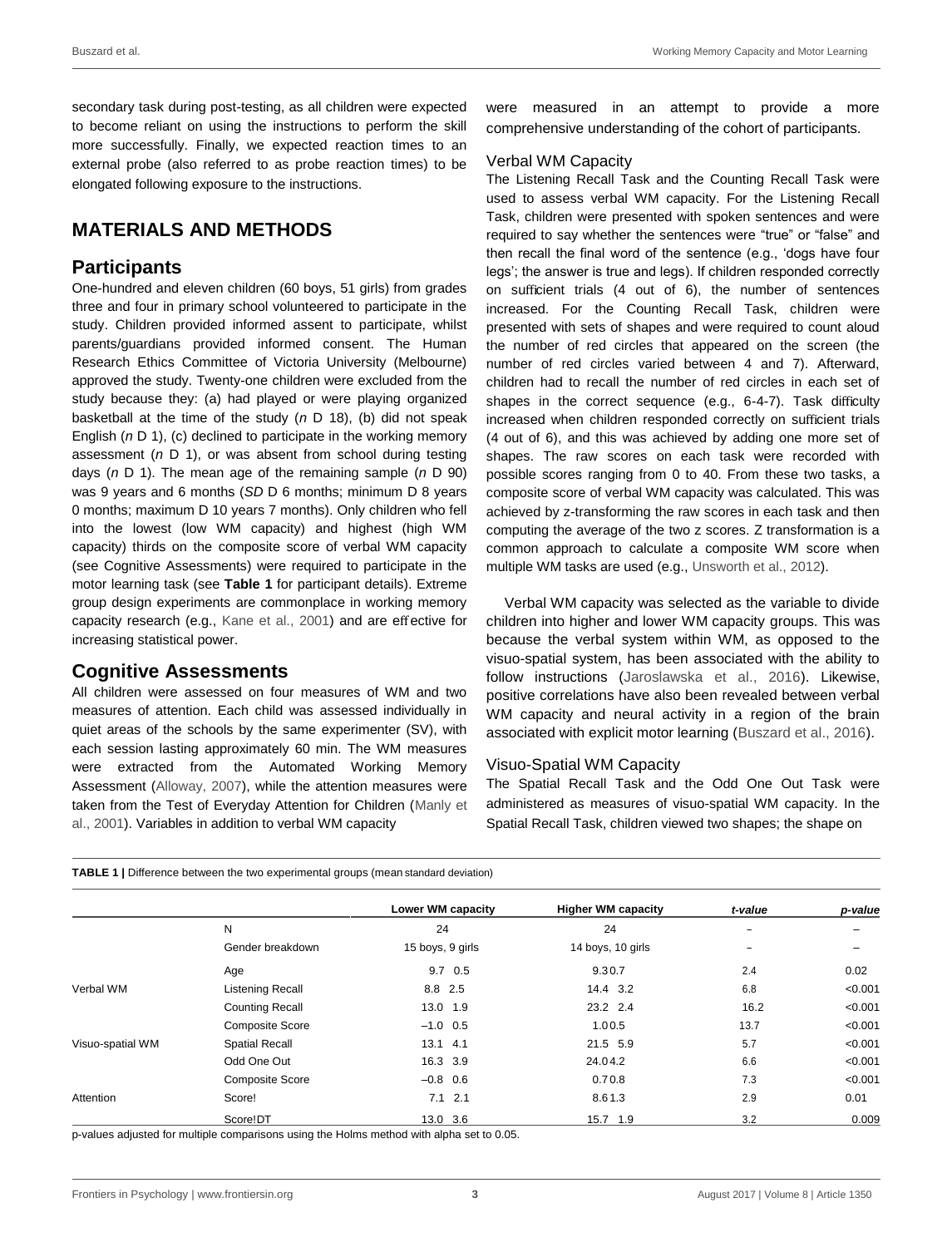the left was always positioned in an upright position; however, the shape on the right was presented in various angles. The children were required to determine whether the shape on the right was the same as or opposite as the shape on the left. Additionally, the shape on the right featured a red dot and the children had to remember the position of the dot (or, when more than one set of shapes appeared, the position of several dots). Children had to immediately respond after the sentence with "same" or "opposite", and then recall the position of each red dot in the correct sequence after the final shape was presented. Task difficulty was heightened when children responded correctly on sufficient trials (4 out of 6) by increasing the number of shapes that were presented. For the Odd One Out Task, children were presented with a static view of three shapes and were immediately required to indicate which shape was the odd one out. Importantly, children were required to remember the location of each odd shape (i.e., left, middle, right) during each trial and then recall the position of each shape after the final shape was presented. Task difficulty was manipulated by increasing the number of shapes presented, and this occurred when children responded correctly on sufficient trials (4 out of 6). The raw scores were recorded, with the range of possible scores on the two tasks being 0 to 40. A composite score for visuo-spatial WM capacity was calculated in the same manner as verbal WM capacity.

#### Attention

The two measures of attention were Score! and Score!DT. Score! measured the ability to sustain attention on a single stimulus. Children were required to count the number of auditory beeps (345 ms duration), which varied between 9 and 15 beeps across 10 trials. Each beep was separated by an interval that varied between 500 to 5000 ms. The raw score was recorded, with possible scores ranging from 0 to 10. Score!DT was an extension of Score! as it measured the ability to sustain attention on multiple stimuli. The same protocol as Score! was adopted, except children were also asked to listen to a news report that was played concurrently with the beeps. Children were specifically instructed to report the type of animal that was mentioned in the news report as well as number of beeps. Importantly, children were instructed to focus most on the counting of beeps. The range of scores was between 0 and 20, as each trial included a score for the number of beeps as well as the type of animal.

# **Basketball Task**

Children were asked to shoot a basketball (440 g) from a standing position to a ring located 3.05 m away and 2 m high. Children were told that they would be given points depending on the outcome of each shot: 5 points were awarded for a successful shot that did not touch the backboard or ring (i.e., a "swish"), 4 points for a successful shot that touched the ring, 3 points for a successful shot that came off the backboard, 2 points for a miss that hit the ring, 1 point for a miss that hit the backboard and 0 points for any other miss. Children were provided with an opportunity at the beginning of day one to ask questions and clarify any aspects of the protocol that were unclear.

#### Procedure

The basketball shooting intervention consisted of a pre-test phase, a practice intervention, a post-test phase and a delayed retention test phase. Children were taken out of class individually during each phase to perform the task. The pre-test, practice intervention and post-test occurred on three consecutive days, whilst the retention test took place five-to-seven days after the post-test. The variation in days was a result of children being absent from school. Children were provided with five familiarization trials prior to the pre-test and the retention test.

The three testing phases were comprised of the same conditions – a normal (single-task) condition, a probe reaction time (PRT) condition, and a dual-task condition. Each condition included 20 trials. The single-task condition required children to perform the task as per normal (i.e., no secondary task was provided). This was the primary measure of children's learning. For the PRT condition, children performed the same basketball task, but were asked to say "yes" as quick as possible when they heard a loud beep. The auditory beep was 80-ms in duration and was presented via computer speakers on 12 randomly selected trials (**[Figure 1](#page-4-0)**). The time of the beep was randomly dictated by the researcher (TB), but needed to occur after the child initiated movement for shooting (which typically involved the hands and ball lowering) and before the ball was released. Any beep that occurred earlier or later was removed from the analysis. Reaction times were recorded on a microphone (Phillips voice tracker) that was attached to the children's shirt, and then measured using the computer program Audacity. For the dual-task condition, children performed the basketball task whilst simultaneously counting backward from 50. If children stopped counting, the subsequent shot was not recorded. Whilst discontinuing counting might reflect children's WM being overloaded, it might also reflect attention being directed to the basketball task as opposed to the counting. We took the conservative option of only assessing basketball performance when children were counting, as we are confident that children's WM was occupied when this occurred.

The practice intervention consisted of 12 blocks of 20 shots over three days. Day 1 involved the pre-test and 3 practice blocks, Day 2 involved 6 practice blocks, while Day 3 involved 3 practice blocks and the post-test. A 2 min break was provided between each practice block. Prior to every practice block, the researcher (TB) asked children to read five explicit instructions off an A4 sheet of paper (see **[Table 2](#page-4-0)**). The instructions were designed to improve shooting mechanics and in turn shooting performance. The instructions were modified from a previous study with adults (Lam et [al., 2009\)](#page-10-0) and were developed in conjunction with an accredited junior basketball coach. After the instructions had been read aloud, the researcher asked children if the instructions made sense. If any did not, the researcher explained the instruction by asking questions such as: *"what do you think it means?"* and *"can you show me how you think you would do the instruction?"* This line of questioning continued until the child demonstrated an understanding for the instruction. Importantly, the researcher never provided a visual demonstration of the instruction and avoided explaining the instruction using other words.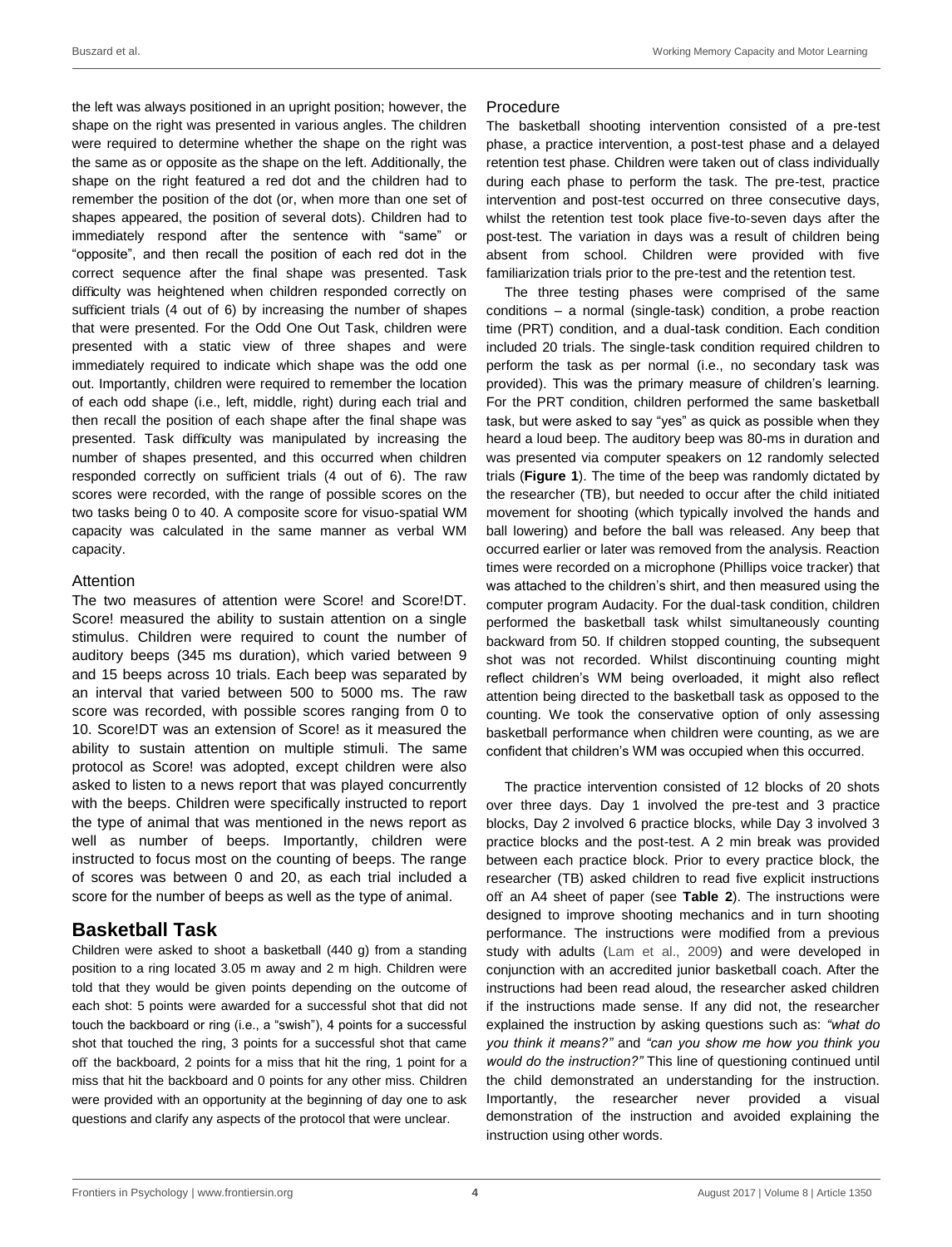<span id="page-4-0"></span>

Practice blocks 2 and 11 also included PRT's – the same protocol as the PRT condition during the testing phases. This provided an assessment of conscious processing during practice. All children performed the PRT task in blocks 2 and 11. Additionally, children were asked to recall the instructions

**TABLE 2 |** The five instructions that children read aloud prior to every practice block.

|                | <b>Instructions</b>                                          |
|----------------|--------------------------------------------------------------|
| 1              | Bounce the ball on the ground twice before each shot         |
| $\overline{2}$ | Start with your elbow under the ball                         |
| 3              | Use both hands to hold the ball but only shoot with one hand |
| $\overline{4}$ | Extend your arm fully when shooting                          |
| 5              | Finish the shot by pointing the shooting hand toward the rim |

at the beginning of days 2, 3, and 4 (retention) into a microphone.

### Cover Story to Emphasize the Importance of the **Instructions**

The researcher (TB) devised a cover story and told the children that their points would be doubled if they shot with a good technique. Children were told that their technique would be compared to a professional basketball player via video replay, and if their technique was deemed similar they would receive double points. Indeed, a video camera was set-up on a tripod perpendicular to the child shooting the ball. Importantly, children were told that the instructions provided would help them shoot with a technique similar to a professional player. To reinforce this message, an A4 sheet of paper detailing the scoring system, as well the double points rule, was stuck on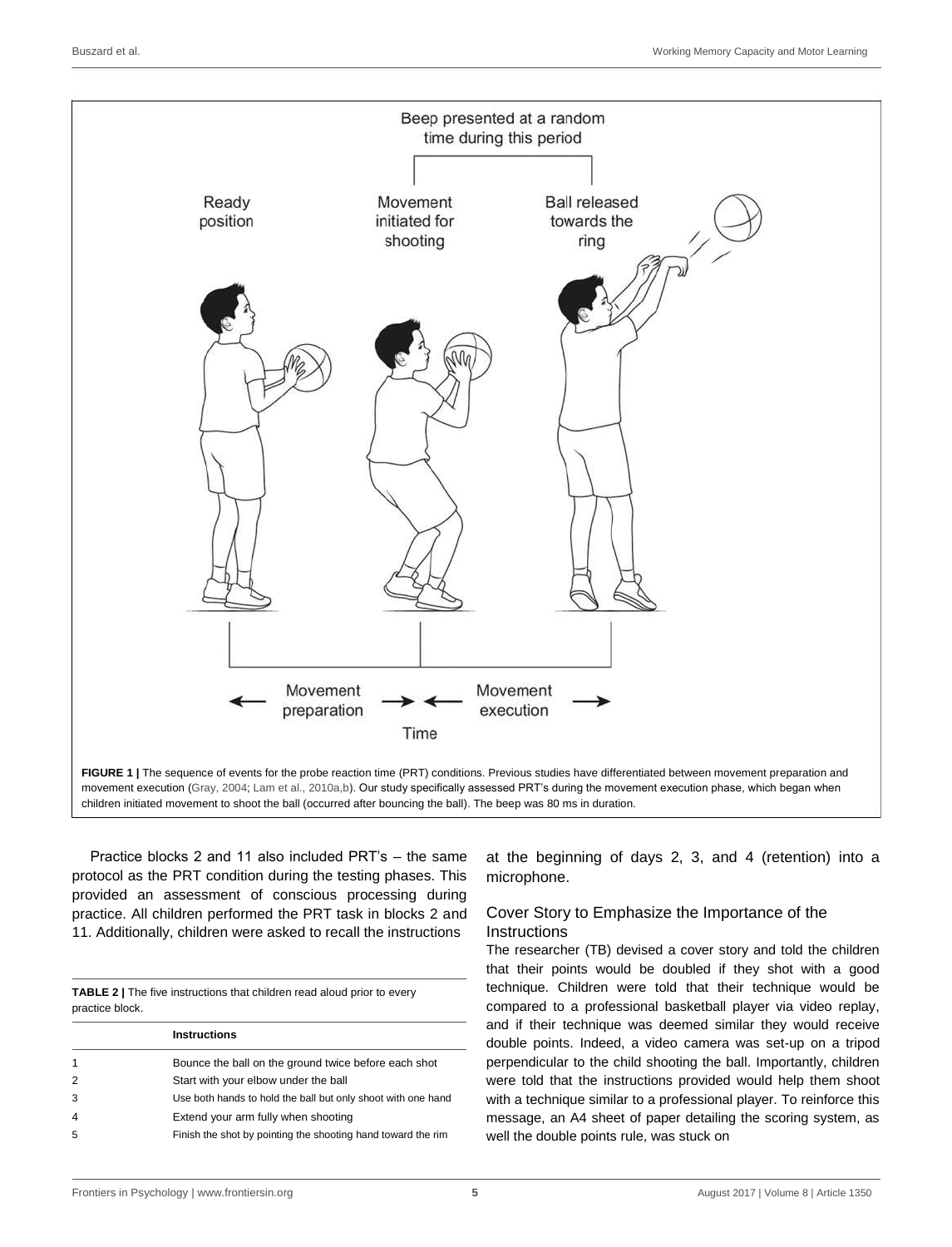<span id="page-5-0"></span>the basketball ring pole so that it was visible throughout the intervention. It must be emphasized, however, that no double points were included in the analysis of performance. This was merely a cover story designed to increase the likelihood that children would attempt to follow the instructions.

# **Dependent Variables**

There were five dependent variables:

#### Instruction Compliance

This was measured as the number of trials in which the child bounced the ball twice on the ground prior to shooting (as per instruction 1; see **[Table 2](#page-4-0)**). The 'bounce' instruction was included as it allowed us to objectively measure whether the instruction was followed.

#### Recall of Instructions

This was defined as the number of instructions that children could recall at the beginning of each day. Instructions did not need to be recalled 'word-for-word'; instead, children simply needed to state the main aspect of the instruction.

#### Shooting Technique

This was defined by a score, with points given for the execution of key technical points. The checklist of technical points was based on the four technical instructions (i.e., not including the "bounce" instruction). For every trial, children were given a 1 or a 0 for each technical point depending on whether their movements corresponded with the criteria; hence the maximum score for each trial was 4. A total technique score was computed for the pre-test, the post-test and the retention test. Importantly, technique was assessed by a person who was independent of the research aims. Technique for each child was then reanalysed by a second independent assessor for reliability purposes. Intra-class correlation coefficients indicated moderate-to-high correlations for total technique score (ICC D 0.85, *p* < 0.01).

#### Shooting Performance

This represented the number of points scored for each block of 20 shots. A score between 0 and 5 was recorded for every trial. Hence shooting performance strictly referred to performance outcome as opposed to movement mechanics.

#### Probe Reaction Time (PRT)

This was defined as the time duration (ms) between the onset of the beep and the onset of "yes" by the child. In situations where the child did not respond to the beep, the trial was removed from analysis. This occurred on 36 occasions (1.3% of total PRT trials) across 9 participants. Seven of these participants were in the lower WM capacity group. Of the 36 occasions where there was no response, 26 were from 2 participants – both of whom were in the lower WM capacity group.

# **Statistical Analysis**

Linear mixed modeling was used to estimate the association between group and each dependent variable: instructions

recalled, compliance with instructions, shooting technique score, shooting performance and PRT's. Each model included fixed effects for the intervention group, time period, and their interaction. Normally distributed random eff ects for subject were used to account for the within-subject correlation induced by the repeated measures experimental design. When the outcome was shooting technique score, shooting performance or PRT's, normal residual error was used. For the count outcome of instructions recalled and instruction compliance, the model family was a Poisson with a log link. Likelihood ratio tests were used to test for the significance of the fixed effects (i.e., the interaction between group and time). The likelihood ratio test was performed with a Chi-square distribution using the appropriate degrees of freedom for the comparisons being made. Assessments about the magnitude of effects between groups were based on linear contrasts of the model fixed effects, and their 95% confidence intervals and *p* values using Holm's method to adjust for multiple comparisons<sup>[1](#page-5-0)</sup>. Cohen's *d* effect sizes accompany *p* values for all pairwise comparisons. The assumptions of linearity and homoscedasticity for the mixed models were checked by inspecting residual plots, whilst the assumption of normality was assessed by observing histograms and qq-plots. All analyses were performed in the R [\(R Core Team, 2014\)](#page-11-0) language using the *lme4* package [\(Bates et al., 2015\)](#page-10-0) for the mixed modeling.

# **RESULTS**

# **Instruction Compliance**

Both groups displayed compliance with the "bounce" instruction throughout the practice period. While the higher WM capacity group tended to complete the "bounce instruction" more than lower WM capacity group throughout the intervention, the difference between groups was not significant. Across the 12 blocks, the high WM capacity group completed this instruction on an estimated 56% of the trials (95% CI [33%, 95%]), whereas the low WM capacity group completed the instruction on an estimated 27% (95% CI [16%, 47%]) of the trials (*p* D 0.14, *d* D 0.64). Closer inspection revealed that the difference between the two groups became progressively less, with the estimated difference between the two groups being 26% (95% CI

<sup>1</sup> For instruction compliance, *p-*values were adjusted for three comparisons: diff erence between the two groups (i) across the entire practice period, (ii) during Block 1 and (iii) during Block 12. For instructions recalled, *p-*values were adjusted for three comparisons: difference between the two groups on day 2, day 4 and at retention testing. For shooting technique and shooting performance, *p* values were adjusted for nine comparisons: diff erence between the two groups during each testing phase and the diff erence between each testing phase within each group. For the assessment of dual-task performance, *p*-values were adjusted for four comparisons for the three testing phase: diff erence between the single-task and the dual-task conditions for each group and the diff erence between the single-task and the PRT condition for each group. For the separate analysis of shooting performance following immediate exposure to the instructions (i.e., comparing performance from pre-test to Block 1), *p*-values were adjusted for three comparisons: difference between pre-test and Block 1 for each group, and the difference between groups during Block 1. For the PRT data, *p-*values were adjusted for four comparisons: diff erence between pre-test phase and Block 2 for both groups and the diff erence between Block 2 and Block 11 for both groups.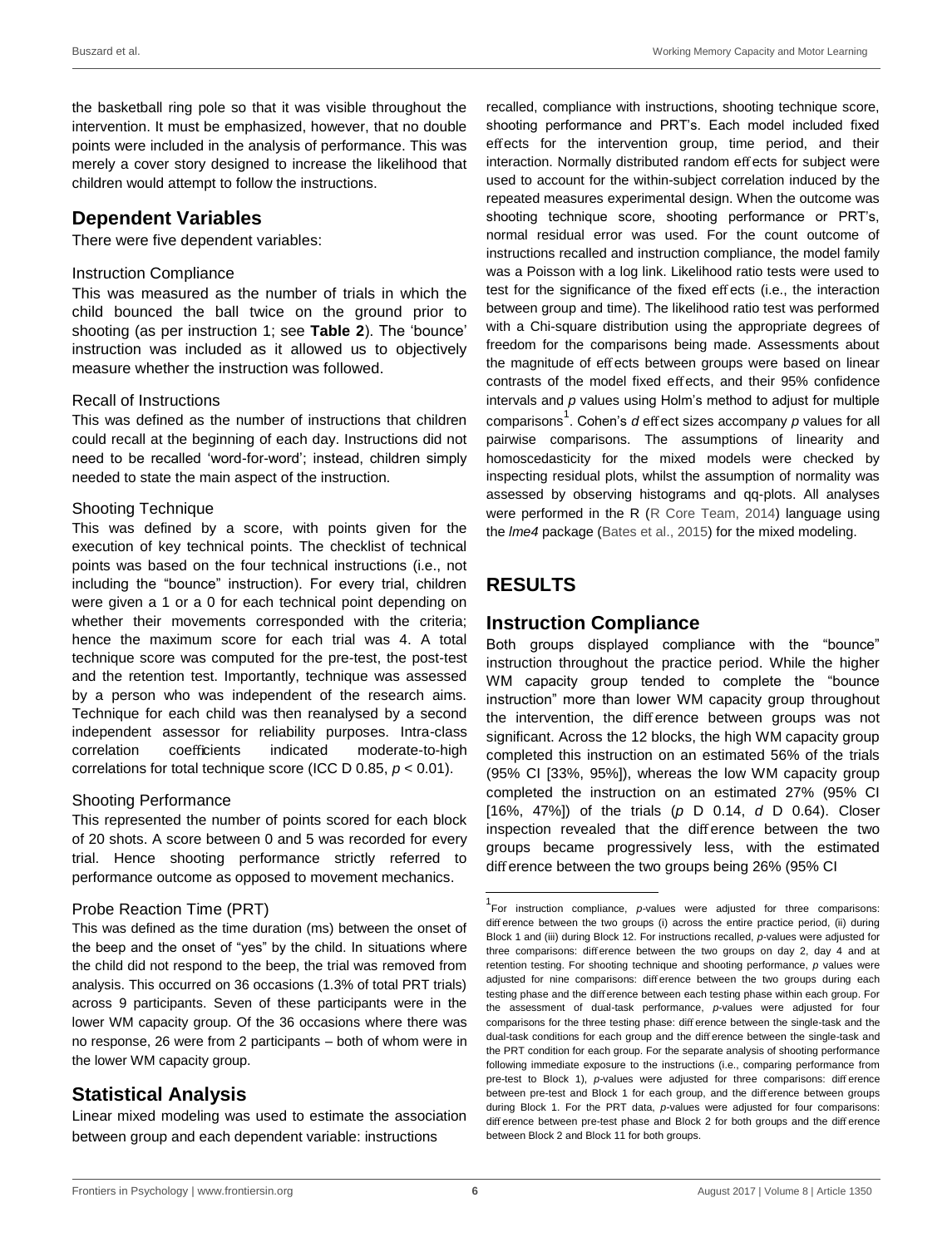<span id="page-6-0"></span>[ 45%, 98%]) during Block 1 (*p* D 0.14, *d* D 0.75), compared to 20% (95% CI [ 66%, 107%]) during Block 12 (*p* D 0.25, *d* D 0.45).

### **Instructions Recalled**

The higher WM capacity children consistently verbalized more instructions than the lower WM capacity children. On day two, the mean number of instructions recalled was 3.6 (95% CI [2.9, 4.4]) in the higher WM capacity group and 2.5 (95% CI

[1.9, 3.2]) in the lower WM capacity group. The higher WM capacity group recalled a similar number of instructions on day three (3.9 instructions, 95% CI [3.2, 4.9]), whilst the low WM capacity group increased the number of instructions recalled (3.5 instructions, 95% CI [2.8, 4.3]). During the retention test, the high WM capacity group recalled most of the instructions (4.2 instructions, 95% CI [3.4, 5.1]), whereas the low WM capacity group only recalled 2.7 instructions (95% CI [2.1, 3.5]). The estimated difference between the groups was 1.1 instructions (95% CI [ 0.1, 2.2]) on day 2 (*p* D 0.06, *d* D 1.3), 0.5 instructions (95% CI [ 1.0, 1.9]) on day 3 (*p* D 0.41, *d* D 0.46), and 1.5 instructions (95% CI [0.1, 2.9]) during the retention test (*p* D 0.01, *d* D 1.38). However, care should be taken in concluding that the number of instructions recalled was influenced by a Group x Time interaction, as the removal of the interaction from the linear mixed model did not have a significant influence on the goodness of fit, as

indicated by a likelihood ratio test  $\left[\$^2(2)$  D 2.30, p D 0.31].

### **Shooting Technique**

The difference in technique score between the two groups was not significant during each testing phase, with the higher WM capacity group scoring an estimated 1 point less during the pretest (95% CI [ 16.4, 14.3], *p* D 0.91, *d* D 0.06), 5 points more during the post-test (95% CI [ 21.3, 9.5], *p* D 0.91, *d* D 0.32), and 6 points more during the retention test (95% CI [ 8.8, 21.9], *p* D 0.91, *d* D 0.41). Nonetheless, the higher WM capacity group significantly improved their technique score from pre-test to retention test by an estimated 12 points (95% CI [ 3.5, 27.3], *p* < 0.001, *d* D 0.71), whereas the lower WM capacity group only improved their score by an estimated 5 points, which was not significant (95% CI [ 3.7, 14.4], *p* D 0.54, *d* D 0.34). Essentially, both groups were executing, on average, 2 of the instructions during the pre-test, and this increased to almost 3 of the instructions during the retention test. However, removing the Group x Time interaction from the linear mixed model did not have a significant influence on the goodness of fit, as indicated by a likelihood ratio test  $\binom{s^2}{2}$  D 3.74, p D 0.15]; hence, care is warranted in concluding that technique score was influenced by a Group x Time interaction.

# **Shooting Performance**

Our primary assessment of shooting performance only included the single task condition at each testing phase. Although minimal differences in shooting performance were apparent at pre-test (estimated difference D 0.7 points, 95% CI [ 7.7, 9.1]) *p* D 0.81, *d* D 0.08), the higher WM capacity group tended to perform better than the lower WM capacity

group during the post-test (estimated difference D 5.4 points, 95% CI [2.9, 13.8]) *p* D 0.06, *d* D 0.63) and this difference became more pronounced during the retention test (estimated difference D 11.8 points (95% CI [3.4, 20.2], *p* < 0.001, *d* D 1.04). The higher WM capacity group improved by 5.6 points from the pre-test to the retention test (95% CI [0.0, 11.3], *p* D 0.04, *d* D 0.45), whereas performance declined by 5.5 points for the low WM capacity group (95% CI [0.1, 11.1], *p* D 0.21, *d* D 0.59). A likelihood ratio test revealed that the interaction in our model (Group x Time) had a significant effect on shooting performance across the three testing phases [\$<sup>2</sup>(2) D 15.867, p < 0.001]. The group diff erences are illustrated in **[Figure 2](#page-6-0)**.

We also predicted that the difference between higher and lower WM capacity groups would be evident immediately following the initial exposure to the instructions. This was tested by comparing shooting performance during the pre-test with performance during the first practice block. Counter to our hypothesis, however, the introduction of the instructions had no effect on shooting performance, with the higher WM capacity group scoring 1 point less in Block 1 compared to the pre-test (95% CI [ 5.9, 3.7], *p* D 0.63, *d* D 0.13) and the lower WM capacity group scoring 3 points less in Block 1 compared to the pre-test (95% CI [ 7.9, 1.6], *p* D 0.25, *d* D 0.38). Indeed, removal of the interaction (Group Time) from the linear mixed model had no significant effect on the goodness of fit, as evidenced by a likelihood ratio test [\$<sup>2</sup> (1) D 0.66, *p* D 0.41].

### **Dual-Task Performance**

Neither group showed a significant decline in performance under dual-task conditions or PRT conditions (*p* > 0.05). The estimated difference between performance on the single-task and dual-tasks conditions across the three testing phases ranged between –1.3 and 4.6 points for the higher WM capacity group and between 0.8 and 3.8 points for the lower WM capacity group. Likewise, the estimated difference between performance on the single-task and

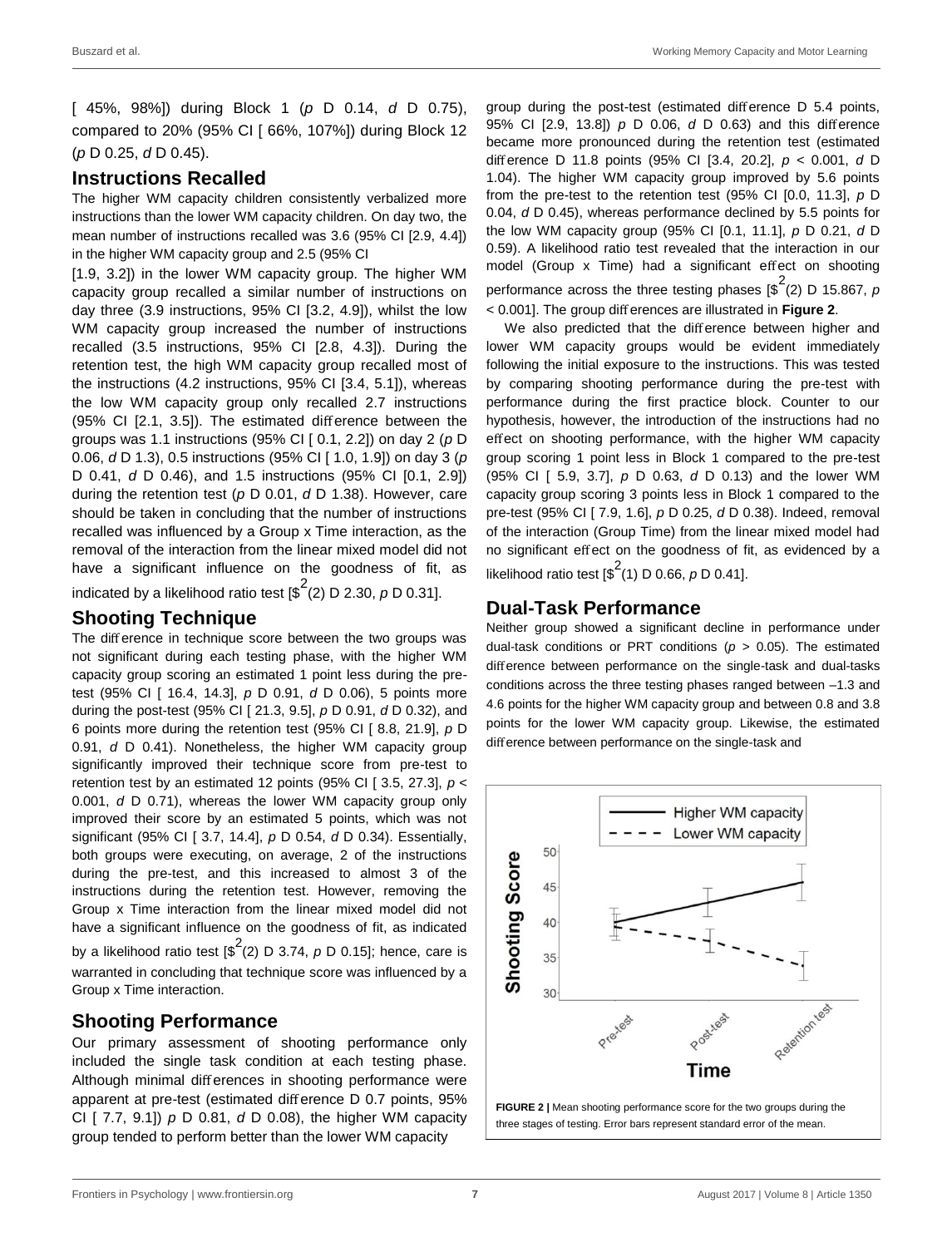<span id="page-7-0"></span>PRT conditions ranged between 0.4 and 4.9 points for the higher WM capacity group and between 0.8 and 3.0 points for the lower WM capacity group.

# **Probe Reaction Times (PRT)**

The lower WM capacity group displayed slower PRT's than the higher WM capacity group throughout the study. The estimated difference between the groups was 127 ms (95% CI [1, 253]) at pre-test, 144 ms (95% CI [18, 270]) during Block 2, 91 ms (95% CI [34, 217]) during Block 11, 111 ms (95% CI [14, 237]) during the post-test and 122 ms (95% CI [3, 248]) during the retention test. Both groups recorded slower PRT's in Block 2 compared to the pre-test, and faster PRT's in Block 11 compared to Block 2. For the higher WM capacity group, PRT's increased significantly from pre-test to Block 2 by 30 ms (95% CI [14, 75], *p* D 0.03, *d* D 0.40), and decreased significantly from Block 2 to Block 11 by 39 ms (95% CI [5, 84], *p* D .01, *d* D 1.15). For the lower WM capacity group, PRT's increased significantly from pre-test to Block 2 by 47 ms (95% CI [2, 93], *p* D 0.003, *d* D 0.39), and decreased significantly from Block 2 to Block 11 by 92 ms (95% CI [47, 138], *p* D 0.0004, *d* D 0.55). Hence it appeared that both groups focused on the instructions more during early practice compared to late practice (see **[Figure 3](#page-7-0)**). Given the similar PRT trends observed for both groups, it was no surprise that a likelihood ratio test showed that the removal of the interaction (Group Time) from the linear mixed model had no significant effect on the goodness of fit [ $\frac{\sqrt{2}}{4}$ (4) D 7.69, *p* D 0.10].

# **DISCUSSION**

This study aimed to examine whether children with lower WM capacity were disadvantaged when learning a gross motor skill when practice placed high demands on WM. We hypothesized that heightening the demands on WM via the provision of five explicit technical instructions would lead to differences in



basketball shooting performance between children of higher and lower WM capacity. The results supported our prediction, as children with higher WM capacity displayed continued improvement in shooting performance throughout the testing phases, whereas the opposite trend was apparent for children with lower WM capacity.

The contrasting performance profiles across the testing phases between the higher and lower WM capacity groups suggests that WM capacity influences motor learning when multiple explicit instructions are repeatedly delivered. We suspect that the higher WM capacity group was using the instructions to aid performance, as evidenced by their larger increase in technique scores from pre-test to the retention test. Indeed, this infers that the higher WM capacity group was more closely emulating the movement pattern as detailed by the instructions. Comparatively, the lower WM capacity group did not display a significant improvement in technique score. It seems likely that the children in the higher WM capacity group possessed greater ability to hold the instructions in an active state in mind whilst performing the 20 trials during each block. Hence, this afforded the opportunity to continually practice implementing the instructions. The lower WM capacity group, however, was probably less able to maintain attention on the instructions throughout each practice block. The interference caused by performing the basketball task likely impaired ability to maintain attention on the instructions. This explanation conforms to the attention control definition of WM capacity, in which larger capacity represents greater ability to control attention in the face of interference [\(Kane et al., 2001\)](#page-10-0).

In understanding the results of our study, it is important to emphasize the effect of providing multiple instructions, as opposed to providing one instruction that directs attention internally. Instructions that direct attention internally tend to demand WM more than instructions that direct attention externally. An internal focus lends itself toward the conscious control of movements, which is cognitively demanding [\(Poolton](#page-11-0) [et al., 2006b;](#page-11-0) [Kal et al., 2013\)](#page-10-0). However, a recent study of children revealed that verbal WM capacity was not predictive of performance improvements on a golf-putting task following either one internal instruction or one external instruction [\(Brocken et al., 2016\)](#page-10-0). Hence, our findings appear to be the result of providing multiple internal instructions.

Certainly, our results are aligned with recent investigations exploring the relationship between WM capacity and the ability to enact instructions. It was demonstrated that when the volume of instructions was high (e.g., 6 items as opposed to 2 items), WM capacity correlated significantly with the ability to carry out the instructions [\(Jaroslawska et al., 2016;](#page-10-0) [Waterman et al., 2017\)](#page-11-0). Hence, WM capacity was positively associated with following instructions when the demands placed on WM were large. We extend this research by demonstrating that WM capacity is positively associated with the ability to carry out multiple instructions and consequently improve the outcome of a motor skill.

However, we are sceptical that this conclusion explains the result entirely as the difference in technique score does not explain why the lower WM capacity group displayed a negative learning trend. We suspect that the lower WM capacity children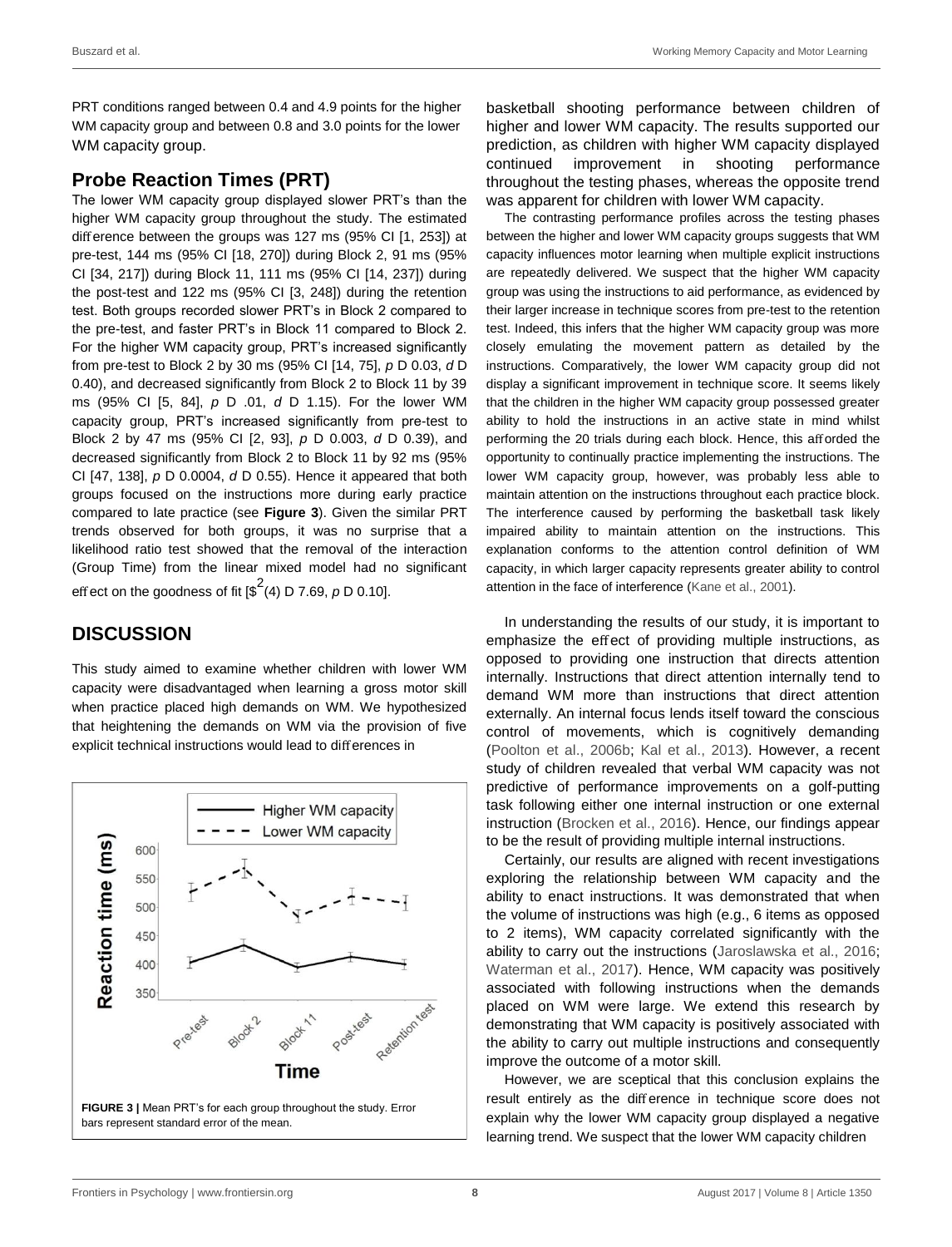were attempting to follow the instructions in a step-by-step manner; however, due to their lower WM capacity (and hence reduced ability to control attention), the instructions were more likely to distract their attention away from important environmental cues. For instance, if looking at the target (i.e., the ring) is important for successful shooting (e.g., [Vickers,](#page-11-0) [1996;](#page-11-0) [de](#page-10-0)  [Oliveira et al., 2008;](#page-10-0) [Wilson et al., 2009\)](#page-11-0), then it is possible that children with lower WM capacity were less able to maintain focus on the target while simultaneously attempting to implement the instructions. Conversely, children in the higher WM capacity group were probably more capable of attending to multiple instructions whilst maintaining attention on important environmental cues. This implies that the process of updating movement patterns with multiple instructions is more difficult for individuals with a lower WM capacity.

Another explanation for the performance differences between the higher and lower WM capacity groups is the type of strategy adopted to use the instructions. It is possible that children in the higher WM capacity group selected more efficient strategies to deal with the instructions compared to children in the lower WM capacity group. Certainly, for cognitive tasks, such as arithmetic problem solving, individual differences in WM capacity have been related to strategy selection, which ultimately influences how efficiently problems are solved [\(Barrouillet and Lépine,](#page-10-0) [2005;](#page-10-0) [Beilock and DeCaro, 2007\)](#page-10-0). Moreover, the retrieval of information from long-term memory, such as the retrieval of the instructions during each practice block in the current study, requires WM and is influenced by strategy selection [\(Imbo and](#page-10-0) [Vandierendonck,](#page-10-0)  [2007;](#page-10-0) [Unsworth, 2015\)](#page-11-0). We therefore suspect one of two possibilities. Either children in the higher WM capacity group adopted more efficient strategies for using the instructions, or children in the lower WM capacity group adopted strategies that were too difficult to implement due to their lower WM capacity. For instance, attempting to implement multiple instructions during a single trial would be a more challenging strategy for children with lower WM capacity. This argument implies that optimal learning emerges when the performer adopts a strategy that reduces the likelihood of attention being diverted away from important environmental cues.

Our findings can also be explained by an embodied perspective of memory. [Macken et al. \(2015\)](#page-11-0) proposed a limitless memory system that is the product of the dynamic interplay between a range of constraints, including material constraints (i.e., the information provided for the task), task constraints (i.e., the manner in which the task is to be completed), and repertoire constraints (i.e., the perceptual-motor and cognitive abilities of the individual). For instance, in the current study, the capacity to carry out the instructions was influenced by the type and volume of instructions that were provided (i.e., verbal instructions; material constraint), the requirements of what to do with the instructions (e.g., update movement patterns; task constraint), and the abilities of the performer (e.g., WM capacity, repertoire constraint). Accordingly, the combination of low WM capacity and a high volume of verbal instructions that necessitated updating movement patterns resulted in a poor ability to use the instructions, which ultimately impaired the learning experience.

An on-going issue with studies examining the effect of instructions on motor learning is identifying whether participants indeed follow the instructions (e.g., [Buszard et al.,](#page-10-0) [2013\)](#page-10-0). Our data suggests that children in both groups were attempting to implement at least one of the instructions during practice. By way of example, children in both groups executed the "bounce" instruction throughout the practice intervention. Moreover, given that technique scores improved for both groups throughout the intervention, it appears that children from both groups were attempting to implement the instructions. Probe reaction times also increased after the initial presentation of the instructions (i.e., during Block 2) for both groups, suggesting that children were directing some attention toward the instructions during the early learning phase.

Contrary to our hypothesis, however, the dual-task results highlighted that most children did not become reliant on the instructions to shoot the basketball. During the post-test, only 20 of the 48 participants displayed poorer performance in the dual-task test. Likewise, only 22 participants scored fewer points under dual-task conditions in the retention test. Critically these participants were a mix of higher and lower WM capacity children. Thus, whilst children in the lower WM capacity group were presumably experiencing WM overload from instructions during practice, not all children became reliant on the instructions to perform the skill. Similarly, whilst the higher WM capacity group possessed greater ability to use the instructions effectively, only some children were seemingly reliant on the instructions in post-testing phases. This differs from research with adults, which consistently reveals the negative effects of explicit technical instructions on dual-task performance (e.g., [Liao and Masters, 2001; Lam](#page-10-0)  [et al., 2009\)](#page-10-0). Further research should explore whether age and/or cognitive development influences this occurrence.

We also hypothesized that differences in motor performance between higher and lower WM capacity groups would become apparent immediately after presentation of the instructions. This was based on the assertion that larger WM capacity would afford the ability to use the instructions immediately to augment performance. However, neither group displayed improved shooting performance during the first practice block. In fact, only 19 of the 48 children performed better during Block 1 compared to the pre-test, with 10 of these children coming from the lower WM capacity group and the remaining 9 children from the higher WM capacity group. We suspect that most children, irrespective of WM capacity, were overloaded during the first practice block, thereby resulting in no immediate performance gains.

The variation in the data also suggests that other factors, in addition to WM capacity, might have influenced shooting performance. For instance, the two groups differed in age, albeit only by half-a-year. This is likely a reflection of the relationship between age and cognitive development, with older children performing better on cognitive tasks (e.g., [Gathercole et al.,](#page-10-0) [2004;](#page-10-0) [Luna et al., 2004;](#page-11-0) [Luciana et al., 2005\)](#page-10-0). It is important to note that our rationale for dividing children into lower and higher WM capacity groups based on measures of verbal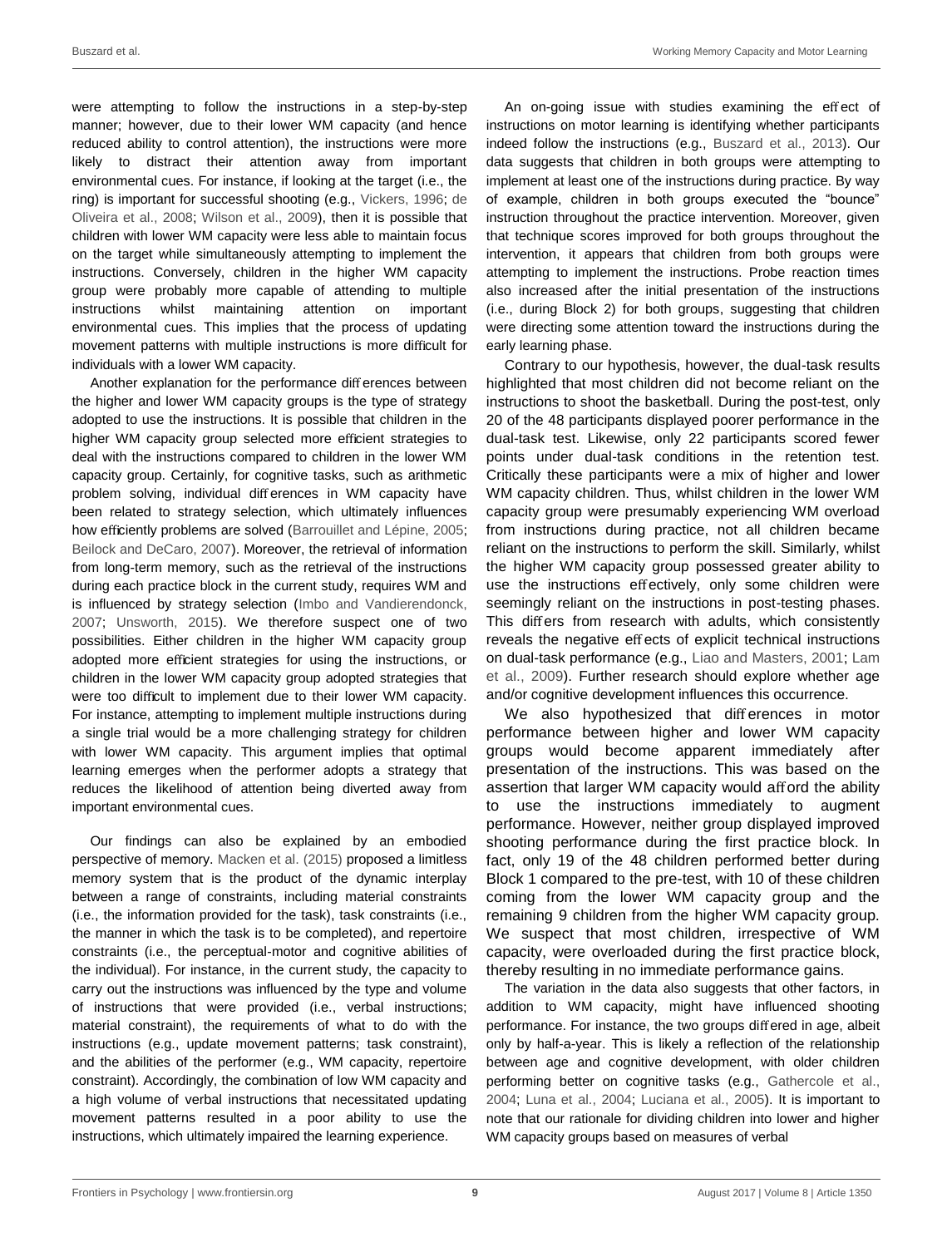WM capacity was due to previous findings that implicate the verbal system in working memory as the prominent construct influencing the ability to follow instructions [\(Jaroslawska et al.,](#page-10-0) [2016\)](#page-10-0). However, given that the two groups differed significantly in both verbal and visuo-spatial WM capacity, it seems that the major factor contributing to the motor learning differences in this study was the executive attention – the core function in measures of WM capacity [\(Kane et al., 2004\)](#page-10-0). Nonetheless, the verbal component did appear to play a slightly more prominent role, as stronger correlations were revealed between learning (change in performance from pre-test to retention test) and verbal WM capacity (*r* D 0.51, *p* D < 0.001) than between learning and visuospatial WM capacity (*r* D 0.31, *p* D 0.03). Differences between the two groups were also observed for the two measures of attention (Score! and Score!DT). Interestingly, a stronger correlation was found between learning and the more complex measure of attention (Score!DT, *r* D 0.38, *p* D 0.006), as opposed to the simple measure of attention (Score!, *r* D 0.11, *p* D 0.46), therein providing further support for the executive attention argument. Score!DT required children to focus on counting beeps whilst simultaneously listening for a key word in a news report. Given the complexity of this task, which involves dividing attention whilst inhibiting distracting information from the news report, executive attention plays a critical role. Conversely, Score! simply involves sustaining attention on beeps with little involvement of executive attention. We therefore suspect that the executive attention component of working memory is the driving factor influencing motor learning when high loads are placed on working memory via explicit instructions.

Finally, we must not discount the possible influence of individual differences in processing speed. Processing speed refers to the time required to execute cognitive operations [\(Kail](#page-10-0) [and Salthouse, 1994\)](#page-10-0). Faster processing speed would therefore enhance the ability to implement multiple instructions whilst executing a motor skill. Whilst processing speed was not measured in this study, we did observe that the higher WM capacity group consistently displayed faster PRT's than the lower WM capacity group (see **[Figure 3](#page-7-0)**). This implies faster processing speed in the higher WM capacity group.

This study was not without its limitations, however. First, precise conclusions about the impact of instructions cannot be made without adequate control groups who receive no instructions. Certainly, the inclusion of such control groups would illuminate whether the instructions positively influenced performance. Second, no measures were in place to assess strategy use. Given that we suspect that children with higher WM capacity adopted more effective strategies when provided with multiple technical instructions, further research should test this hypothesis. Third, whilst the practice period was a similar length to many motor learning interventions, it was still relatively short in the context of acquiring a complex gross motor skill. Providing a longer practice period would offer insight into the effect of WM capacity on motor performance during both early and late learning. Currently we can only comment on the effect of WM capacity on early motor learning.

The practical implications from the research are clear. Placing an excessive burden on working memory resources will hinder learning by children with lower WM capacity. This may seem to be common sense, but the reality is that many practitioners (e.g., school teachers, rehabilitation specialists, sport coaches) rely on verbal instructions to teach new motor skills until competency is achieved. Future research should explore the effect of combining instructions with other teaching strategies, such as providing demonstrations [\(Obrusnikova](#page-11-0) [and Rattigan, 2016\)](#page-11-0), reducing errors [\(Capio et](#page-10-0)  [al., 2013a,b\)](#page-10-0), or scaling equipment [\(Buszard et al., 2014\)](#page-10-0). An interesting research question is whether a practical test can be developed for coaches to assess WM capacity. Current assessments of WM are unlikely to be adopted by coaches, but perhaps it is possible to estimate a person's WM capacity by asking players to perform tasks in practice of varying instruction complexity.

# **CONCLUSION**

Assessing the influence of instructions on motor learning has a rich history, but surprisingly little research, if any, has investigated the mediating role of WM capacity. This line of research warrants further investigation given its practical relevance. Previous research has highlighted the strong relationship between WM capacity and the ability to implement instructions in a classroom setting [\(Engle et al., 1991; Gathercole](#page-10-0) [et al., 2008;](#page-10-0) [Jaroslawska et al., 2016\)](#page-10-0), but this is the first study, to our knowledge, that has included a learning element. Much alike the studies that assessed the ability to carry-out instructions in a classroom, we found that the provision of multiple technical instructions, which seemingly placed high demands on WM, hindered motor learning for children with lower WM capacity. This supports the argument postulated by a number of researchers regarding the likely difficulties associated with explicit motor learning by individuals with comprised WM functioning [\(Steenbergen et al., 2010;](#page-11-0) [Capio et al., 2012;](#page-10-0) [Chauvel et al., 2012;](#page-10-0) [van Abswoude et al., 2015\)](#page-11-0). Critically, our assessment of additional variables, including attention and visuospatial WM capacity, suggests that executive attention ability, as opposed to specifically verbal WM capacity, is the driving factor influencing motor learning when high demands are placed on WM. Moving forward, we encourage researchers to account for individuals differences in cognitive variables, such as attention and WM capacity, when assessing motor skill acquisition in practice contexts that tax cognitive functions.

# **ETHICS STATEMENT**

This study was carried out in accordance with the recommendations of the National Statement on Ethical Conduct in Human Research (2007). All participants gave written informed assent and written informed consent was provided by their parents or guardians in accordance with the National Statement. The protocol was approved by the Victoria University Human Research Ethics Committee.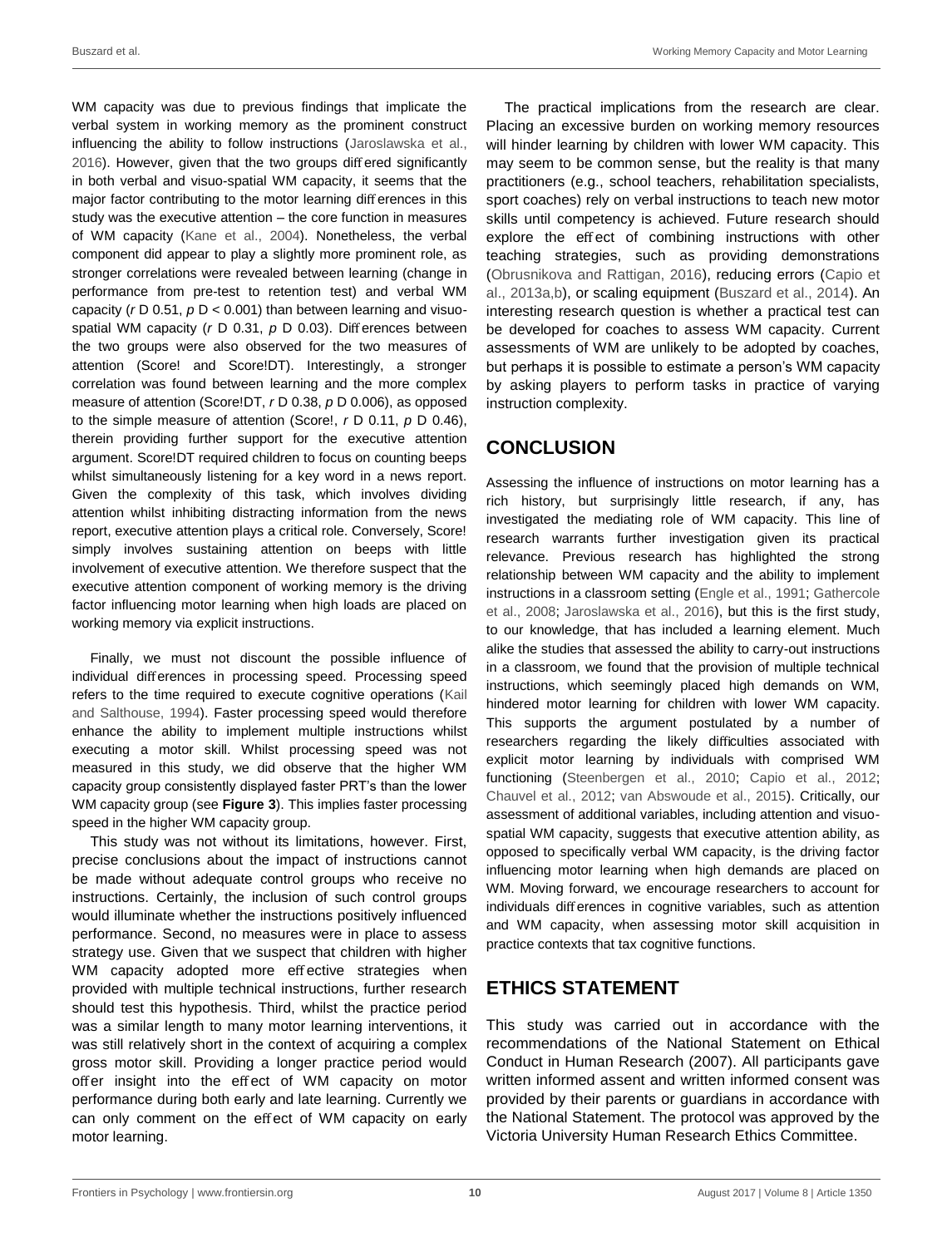# <span id="page-10-0"></span>**AUTHOR CONTRIBUTIONS**

TB led the project, including designing the study, collecting and analyzing the data, and writing the manuscript. SV also administered data collection and contributed to writing

# **REFERENCES**

- Alloway, T. P. (2007). *Automated Working Memory Assessment*. London: Pearson Assessment.
- Baddeley, A. D., and Hitch, G. J. (1974). "Working memory," in *The Psychology of Learning and Motivation: Advances in Research and Theory*, Vol. 8, ed. G. H. Bower (New York, NY: Academic Press), 47–89.
- Barrouillet, P., and Lépine, R. (2005). Working memory and children's use of retrieval to solve addition problems. *J. Exp. Child Psychol.* 91, 183– 204[. doi: 10.1016/j.jecp.2005.03.002](https://doi.org/10.1016/j.jecp.2005.03.002)
- Bates, D., Maechler, M., Bolker, B., and Walker, S. (2015). Fitting linear mixed-effects models using lme4. *J. Stat. Softw.* 67, 1–48. [doi:](https://doi.org/10.18637/jss.v067.i01)  [10.18637/jss.](https://doi.org/10.18637/jss.v067.i01) [v067.i01](https://doi.org/10.18637/jss.v067.i01)
- Beilock, S. L., and DeCaro, M. S. (2007). From poor performance to success under stress: working memory, strategy selection, and mathematical problem solving under pressure. *J. Exp. Psychol. Learn. Mem. Cogn.* 33, 983–998. [doi: 10.1037/](https://doi.org/10.1037/0278-7393.33.6.983) [0278-7393.33.6.983](https://doi.org/10.1037/0278-7393.33.6.983)
- Bo, J., and Seidler, R. D. (2009). Visuospatial working memory capacity predicts the organization of acquired explicit motor sequences. *J. Neurophysiol.* 101, 3116–3125[. doi: 10.1152/jn.00006.2009](https://doi.org/10.1152/jn.00006.2009)
- Brocken, J. E. A., Kal, E. C., and van der Kamp, J. (2016). Focus of attention in children's motor learning: examining the role of age and working memory. *J. Mot. Behav.* 48, 527–534[. doi: 10.1080/00222895.2016.1152224](https://doi.org/10.1080/00222895.2016.1152224)
- Buszard, T., Farrow, D., and Kemp, J. (2013). Examining the influence of acute instructional approaches on the decision-making performance of experienced team field sport players. *J. Sports Sci.* 31, 238–247. [doi:](https://doi.org/10.1080/02640414.2012.731516)  [10.1080/02640414.2012.](https://doi.org/10.1080/02640414.2012.731516) [731516](https://doi.org/10.1080/02640414.2012.731516)
- Buszard, T., Farrow, D., Reid, M., and Masters, R. S. W. (2014). Scaling sporting equipment for children promotes implicit processes during performance. *Conscious. Cogn.* 30, 247–255. [doi: 10.1016/j.concog.2014.07.004](https://doi.org/10.1016/j.concog.2014.07.004)
- Buszard, T., Farrow, D., Zhu, F. F., and Masters, R. S. (2016). The relationship between working memory capacity and cortical activity during performance of a novel motor task. *Psychol. Sport Exerc.* 22, 247–254[. doi: 10.1016/j.psychsport.](https://doi.org/10.1016/j.psychsport.2015.07.005) [2015.07.005](https://doi.org/10.1016/j.psychsport.2015.07.005)
- Capio, C. M., Poolton, J. M., Sit, C. H. P., Eguia, K. F., and Masters, R. S. W. (2013a). Reduction of errors during practce facilitates fundamental movement skill learning in children with intellectual disabilities. *J. Intellect. Disabil. Res.* 57, 295–305. [doi: 10.1111/j.1365-2788.2012.01535.x](https://doi.org/10.1111/j.1365-2788.2012.01535.x)
- Capio, C. M., Poolton, J. M., Sit, C. H., Holmstrom, M., and Masters, R. S. W. (2013b). Reducing errors benefits the field-based learning of a fundamental movement skill in children. *Scand. J. Med. Sci. Sports* 23, 181–188[. doi: 10.1111/](https://doi.org/10.1111/j.1600-0838.2011.01368.x) [j.1600-0838.2011.01368.x](https://doi.org/10.1111/j.1600-0838.2011.01368.x)
- Capio, C. M., Sit, C. H. P., Abernethy, B., and Masters, R. S. W. (2012). The possible benefits of reduced errors in the motor skills acquisition of children. *Sports Med. Arthrosc. Rehabil. Ther. Technol.* 4:1. [doi:](https://doi.org/10.1186/1758-2555-4-1)  [10.1186/1758-2555-4-1](https://doi.org/10.1186/1758-2555-4-1)
- Chauvel, G., Maquestiaux, F., Hartley, A. A., Joubert, S., Didierjean, A., and Masters, R. S. W. (2012). Age effects shrink when motor learning is predominantly supported by nondeclarative, automatic memory processes: evidence from golf putting. *Q. J. Exp. Psychol.* 65, 25–38. [doi: 10.1080/17470218.](https://doi.org/10.1080/17470218.2011.588714) [2011.588714](https://doi.org/10.1080/17470218.2011.588714)
- Cortese, A., and Rossi-Arnaud, C. (2010). Working memory for ballet moves and spatial locations in professional ballet dancers. *Appl. Cogn. Psychol.* 24, 266–286[. doi: 10.1002/acp.1593](https://doi.org/10.1002/acp.1593)
- Cowan, N. (2010). The magical mystery four how is working memory capacity limited, and why? *Curr. Dir. Psychol. Sci.* 19, 51–57. [doi:](https://doi.org/10.1177/0963721409359277)  [10.1177/](https://doi.org/10.1177/0963721409359277) [0963721409359277](https://doi.org/10.1177/0963721409359277)
- Daneman, M., and Carpenter, P. A. (1980). Individual differences in working memory and reading. *J. Verbal Learning Verbal Behav.* 19, 450–466[. doi: 10.1016/S0022-5371\(80\)90312-6](https://doi.org/10.1016/S0022-5371(80)90312-6)

the manuscript. DF, MR, JW, RP, FL, and RM contributed equally in designing the study and writing the manuscript. All authors approved the final version of the manuscript and have agreed to be accountable for all aspects of the work.

- de Oliveira, R. F., Oudejans, R. R., and Beek, P. J. (2008). Gaze behavior in basketball shooting: Further evidence for online visual control. *Res. Q. Exerc. Sport* 79, 399–404[. doi: 10.1080/02701367.2008.10599504](https://doi.org/10.1080/02701367.2008.10599504)
- Engle, R. W. (2010). Role of working-memory capacity in cognitive control. *Curr. Anthropol.* 51, S17–S26[. doi: 10.1086/650572](https://doi.org/10.1086/650572)
- Engle, R. W., Carullo, J. J., and Collins, K. W. (1991). Individual diff erences in working memory for comprehension and following directions. *J. Educ. Res.* 84, 253–262. [doi: 10.1080/00220671.1991.10886025](https://doi.org/10.1080/00220671.1991.10886025)
- Engle, R. W., Tuholski, S. W., Laughlin, J. E., and Conway, A. R. (1999). Working memory, short-term memory, and general fluid intelligence: a latent-variable approach. *J. Exp. Psychol. Gen.* 128, 309–331. [doi:](https://doi.org/10.1037/0096-3445.128.3.309)  [10.1037/0096-3445.128.](https://doi.org/10.1037/0096-3445.128.3.309) [3.309](https://doi.org/10.1037/0096-3445.128.3.309)
- Gathercole, S. E., Durling, E., Evans, M., Jeffcock, S., and Stone, S. (2008). Working memory abilities and children's performance in laboratory analogues of classroom activities. *Appl. Cogn. Psychol.* 22, 1019–1037[. doi: 10.1002/acp.](https://doi.org/10.1002/acp.1407) [1407](https://doi.org/10.1002/acp.1407)
- Gathercole, S. E., Pickering, S. J., Ambridge, B., and Wearing, H. (2004). The structure of working memory from 4 to 15 years of age. *Dev. Psychol.* 40, 177–190[. doi: 10.1037/0012-1649.40.2.177](https://doi.org/10.1037/0012-1649.40.2.177)
- Gray, R. (2004). Attending to the execution of a complex sensorimotor skill: expertise differences, choking, and slumps. *J. Exp. Psychol. Appl.* 10, 42–54[. doi: 10.1037/1076-898X.10.1.42](https://doi.org/10.1037/1076-898X.10.1.42)
- Imbo, I., and Vandierendonck, A. (2007). The development of strategy use in elementary school children: working memory and individual diff erences. *J. Exp. Child Psychol.* 96, 284–309[. doi: 10.1016/j.jecp.2006.09.001](https://doi.org/10.1016/j.jecp.2006.09.001)
- Jaroslawska, A. J., Gathercole, S. E., Logie, M. R., and Holmes, J. (2016). Following instructions in a virtual school: does working memory play a role? *Mem. Cogn.* 44, 580–589[. doi: 10.3758/s13421-015-0579-2](https://doi.org/10.3758/s13421-015-0579-2)
- Kail, R., and Salthouse, T. A. (1994). Processing speed as a mental capacity. *Acta Psychol.* 86, 199–225[. doi: 10.1016/0001-6918\(94\)90003-5](https://doi.org/10.1016/0001-6918(94)90003-5)
- Kal, E. C., Van der Kamp, J., and Houdijk, H. (2013). External attentional focus enhances movement automatization: a comprehensive test of the constrained action hypothesis. *Hum. Mov. Sci.* 32, 527–539. [doi:](https://doi.org/10.1016/j.humov.2013.04.001)  [10.1016/j.humov.2013.](https://doi.org/10.1016/j.humov.2013.04.001) [04.001](https://doi.org/10.1016/j.humov.2013.04.001)
- Kane, M. J., Bleckley, M. K., Conway, A. R., and Engle, R. W. (2001). A controlled-attention view of working-memory capacity. *J. Exp. Psychol. Gen.* 130, 169–183[. doi: 10.1037/0096-3445.130.2.169](https://doi.org/10.1037/0096-3445.130.2.169)
- Kane, M. J., Hambrick, D. Z., Tuholski, S. W., Wilhelm, O., Payne, T. W., and Engle, R. W. (2004). The generality of working memory capacity: a latentvariable approach to verbal and visuospatial memory span and reasoning. *J. Exp. Psychol. Gen.* 133, 189–217[. doi: 10.1037/0096-3445.133.2.189](https://doi.org/10.1037/0096-3445.133.2.189)
- Koehn, J. D., Dickinson, J., and Goodman, D. (2008). Cognitive demands of error processing. *Psychol. Rep.* 102, 532–538[. doi: 10.2466/pr0.102.2.532-538](https://doi.org/10.2466/pr0.102.2.532-538)
- Lam, W. K., Masters, R. S. W., and Maxwell, J. P. (2010a). Cognitive demands of error processing associated with preparation and execution of a motor skill. *Conscious. Cogn.* 19, 1058–1061[. doi: 10.1016/j.concog.2008.11.005](https://doi.org/10.1016/j.concog.2008.11.005)
- Lam, W. K., Maxwell, J. P., and Masters, R. S. W. (2009). Analogy versus explicit learning of a modified basketball shooting task: performance and kinematic outcomes. *J. Sports Sci.* 27, 179–191[. doi: 10.1080/02640410802448764](https://doi.org/10.1080/02640410802448764)
- Lam, W. K., Maxwell, J. P., and Masters, R. S. W. (2010b). Probing the allocation of attention in implicit (motor) learning. *J. Sports Sci.* 28, 1543–1554[. doi: 10.1080/02640414.2010.517543](https://doi.org/10.1080/02640414.2010.517543)

Liao, C., and Masters, R. S. W. (2001). Analogy learning: a means to implicit motor learning. *J. Sports Sci.* 19, 307–319. [doi: 10.1080/02640410152006081](https://doi.org/10.1080/02640410152006081)

Logie, R. H. (2011). The functional organization and capacity limits of working memory. *Curr. Dir. Psychol. Sci.* 20, 240–245[. doi: 10.1177/0963721411415340](https://doi.org/10.1177/0963721411415340) Luciana, M., Conklin, H. M., Hooper, C. J., and Yarger, R. S. (2005). The

development of nonverbal working memory and executive control processes in adolescents. *Child Dev.* 76, 697–712. [doi: 10.1111/j.1467-8624.2005.](https://doi.org/10.1111/j.1467-8624.2005.00872.x) [00872.x](https://doi.org/10.1111/j.1467-8624.2005.00872.x)